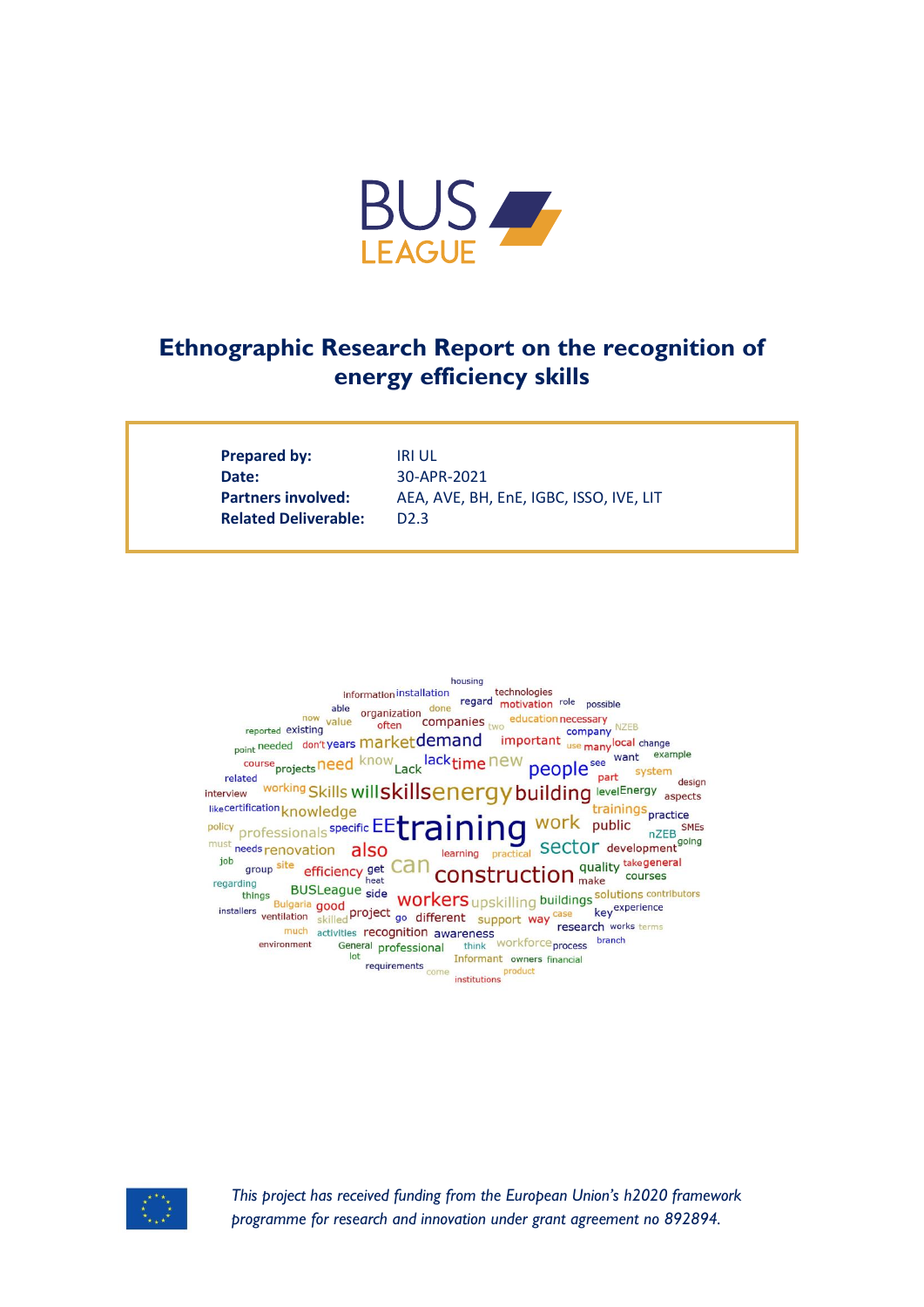#### **BUSLeague ethnographic approach**

BUSLeague is dedicated to stimulating demand for energy efficiency and sustainability skills (EE Skills) in the construction sector. In search for solutions to challenges found in existing markets for EE Skills, BUSLeague decided to put special emphasis on people. Researchers made ethnographic research principles an integral part of their work within the project. This allows them to better understand a variety of explicit and tacit aspects of everyday life of people, communities, and societies they work with throughout the project development. In this context, the Ethnographic Research Report on the recognition of energy efficiency skills (D2.3) is a concrete outcome from BUSLeague's initial ethnographic research activities and a concrete step towards developing effective and long-lasting solutions. For the outside reader, this report is a reference point to think about challenges in the existing market for EE Skills, and thus a source of inspiration in forming new knowledge and ideas in the outlined and related fields of interest.

#### **Purpose and outcomes**

The main purpose of the report is to highlight new insights into the social, cultural, and material realities of the construction and renovation sector. These will inform the project's efforts for stimulating demand for sustainable energy skills. Outcomes of the ethnographic research created grounds for deeper understanding of perspectives shared by a variety of different actors that constitute and co-create country or regionally specific value chains of the construction and renovation markets. Some of the relevant topics that emerged as from the research are:

- **The shortcomings and opportunities** in the existing market for upskilling in EE Skills,
- **The relevance and challenges of policy interventions** into the balance of supply and demand in the market for EE Skills,
- **Intersections of quality, availability, and necessity of upskilling** and certification opportunities for EE Skills,
- **Intersections of awareness, motivation, and opposition** to developments and change in the field of EE Skills in the sector,
- **The role of well-established industries** suppliers and producers of market-specific products and services – and opportunities for synergies,
- **Digitalization** of the sector and its prospects for upskilling activities,
- **The question of diversity, inclusion, and equal opportunities** within construction and renovation sector (consideration of demographic aspects, such as gender, migrations, age, language, etc.),
- **Social, cultural, and organisational aspects and patterns** that characterize the sector (trends and developing technologies, inertia of the markets and systems, tradition and identities, hierarchies of knowledge and power, etc.)

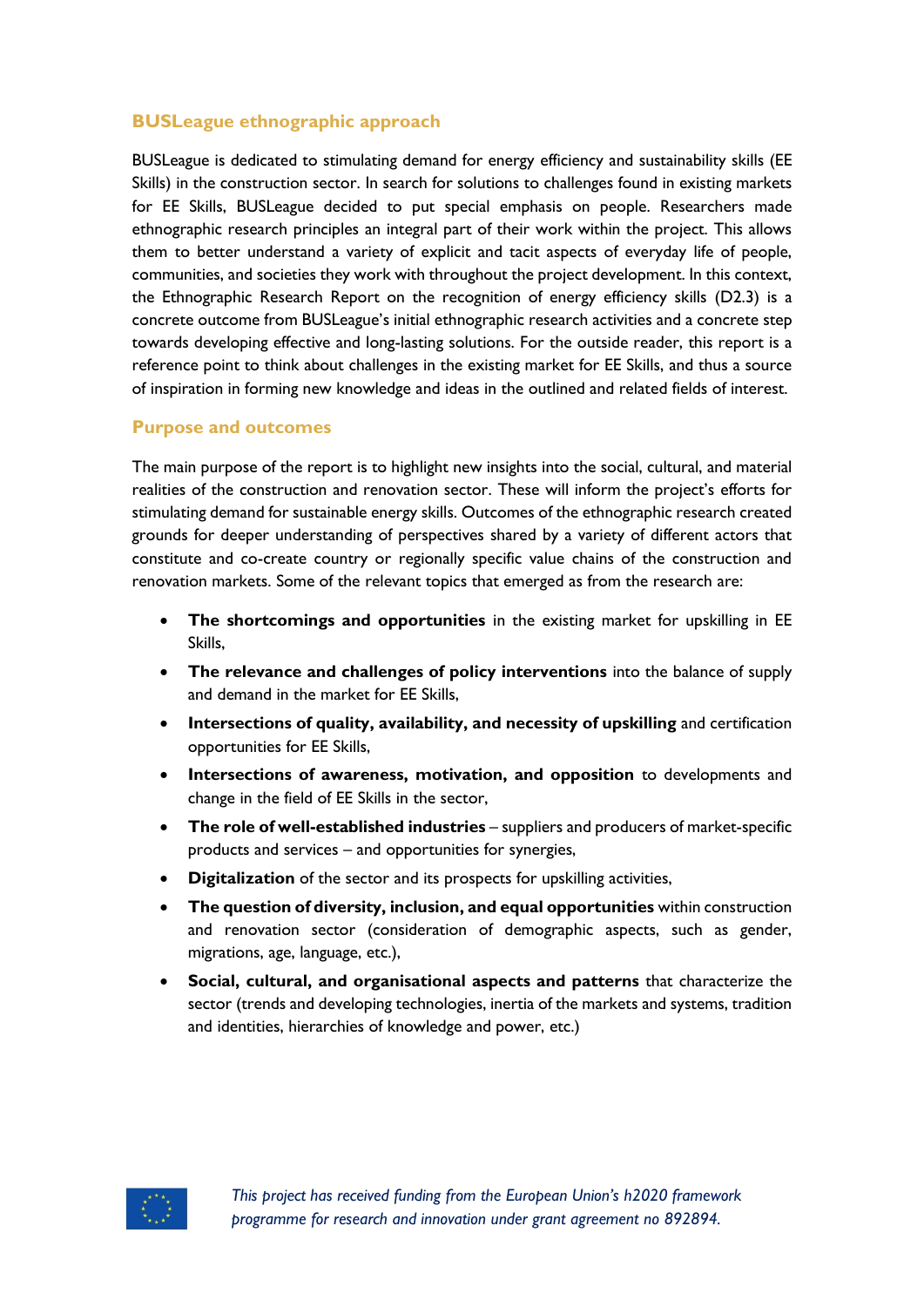## **Research process**

The report builds on a tailored ethnography-inspired qualitative research of the construction and renovation value chain. The main method used were semi-structured interviews – approximately 1-hour long interactions via video-conferencing tools that combined closed- and open-ended questions regarding challenges and opportunities within the market for EE Skills. In total, 58 research participants were interviewed in six different BUSLeague countries – Austria, Bulgaria, France, Ireland, Spain, and the Netherlands. Knowledge established through the research will continue to be used and relations with key stakeholders strengthened throughout the project development in order to monitor and optimize effective rollout of BUSLeague interventions and development of solutions.

| Stakeholder group                      | No. of activities | No. of participants |
|----------------------------------------|-------------------|---------------------|
| <b>National Government</b>             |                   | 3                   |
| <b>Regional Governments</b>            | 3                 | 3                   |
| <b>Local Governments</b>               |                   | 5                   |
| DIY retail companies                   |                   | 4                   |
| Small and Medium Enterprises           |                   | 9                   |
| Independent workers and experts        |                   | $\overline{2}$      |
| Female workers and experts             | 4                 | 4                   |
| <b>Building managers</b>               |                   |                     |
| Professional associations              | 6                 | 10                  |
| Construction sector training providers | 5                 |                     |
| <b>Building owners</b>                 |                   | 3                   |
| Financial bodies                       | 5                 | 5                   |
| <b>Suppliers</b>                       |                   | າ                   |
| Total No.                              | 47 interviews     | 58 participants     |

*Table 1: Table indicating the sum of BUSLeague research participants and activities by identified key stakeholder groups.*

## **Report structure**

The report offers valuable insights for anyone interested in the markets for EE Skills in the EU. In-depth overview of the report's purpose and content can be found in the **introductory chapter** (Chapter 1), which also includes a more detailed section on the research method. Section 1.3, which highlights relations with other project tasks, is primarily intended for project members. Readers interested in the ethnographic research by individual countries participating in BUSLeague can focus on **Case studies** (Chapter 2). Complete qualitative data and information gathered in the research is included in the annex to the report for further analysis and interpretation. Readers interested in the **general overview of challenges** within the EU's market for EE Skills **and opportunities** waiting to be realised are advised to read first two sections of the introduction and then proceed to the Synthesis (Chapter 3). This chapter includes a collection and interpretation of barriers and challenges, followed by a list of opportunities and solutions.